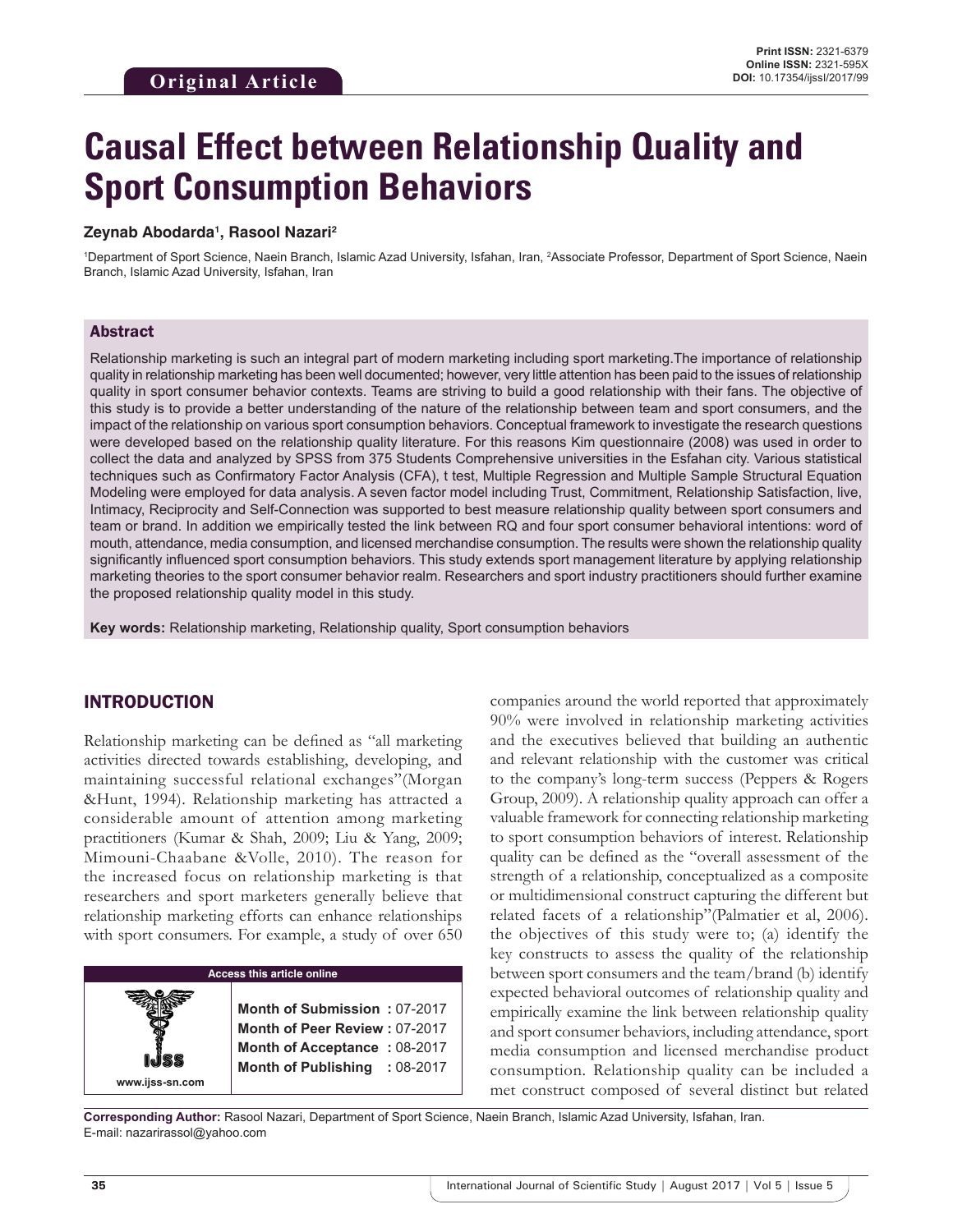facets such as trust, commitment, identification, intimacy, reciprocity (De Wulf, Odekerken-Schröder, & Iacobucci, 2001; Foumier, 1998; Palmatier, Dant, Grewal, & Evans, 2006), self connection and love which reflect overall assessment of strength and depth of relationships between organizations and consumers(Kim,2008).

Trust can be defined as "one party's belief that its needs will be fulfilled by actions undertaken by the other party" (Anderson & Weitz, 1989, p. 312). Filo et al (2008) found that an individual is attracted to a sport brand due to his or her satisfaction with the branding product, but loyalty to this brand will not develop until brand trust is created. Trust is an essential ingredient for all types of relational exchanges, including the one between a consumer and a firm (Morgan & Hunt, 1994). Drawing on the above literature, Kim and Trail (in press) proposed that the concept of trust between sport consumers and a team is tenable, so trust is an essential component of sport consumer-team relationship quality. Trust is a significant predictor of various consumer behavior variables such as cooperation, dependence acquiescence, and purchasing (Bart, Shankar, Sultan, & Urban, 2005; Chaudhuri& Holbrook, 2001; Garbarino & Johnson,1999; Hewett & Bearden, 2001; Morgan & Hunt,1994; Schlosser, White, & Lloyd, 2006).

The role of commitment in relationship marketing is considered as an important stage, ''the most desirable one in the development of an ongoing relationship between a buyer and a seller'' (Wetzels, Ruyter, & Birgelen, 1998). In the relationship marketing literature, commitment has been defined as an attachment-based attitudinal construct (Bansal, Irving, & Taylor, 2004; Fullerton, 2003). In the spectator sport context, commitment can be defined as sport consumers 'enduring desire to continue a relationship with a particularsport organization (Ross, James, & Vargas, 2008; Mahony, Madrigal, & Howard, 2000). Commitment has long been emphasized as a key construct to explainthe nature of the relationship between sport consumers and a team, and to play a substantial role in the sport consumption decision (Funk & James, 2001; Funk &Pritchard, 2006). strong commitment results in improvement of sales, market share, and profits (Doney & Cannon, 1997; Reynolds and Beatty, 1999; Palmatier et al., 2006).

Relationship satisfaction can be defined as customers' affective or emotional state toward the relationship with a brand or firm based on the overall evaluation of the relationship(Garbarino & Johnson, 1999; Odekerken-Schoröer et al., 2003; Palmatier et al., 2006; Roberts et al., 2003). Crosby et al. (1990) suggested that relationship satisfaction resulted in high sales effectiveness and more future interaction. In addition, relationship satisfaction

has been found to positively influence sales,market share, and profit (Palmatier et al., 2006).There is also evidence to suggest that it is the satisfaction of the customer that ultimately determines their future intentions and behavior towards the service (De Ruyter, Wetzels, & Bloemer, 1997; McDougall & Levesque, 2000; Taylor & Baker, 1994). McDougall and Levesque (2000) proposed a causal path, with perceptions of service quality influencing feelings of satisfaction, which in turn influenced future purchase behavior of customers. Satisfaction has been identified as a reliable predictor of repurchase intentions (Cho et al., 2004; Cronin et al., 2000; Tian-Cole et al., 2002; Yoo, Cho, & Chon, 2003).

Fournier (1998) stated that self-connection isarelationship quality facet [that] reflects the degree to which the brand delivers on important identity concerns, tasks, or themes, thereby expressing a significant aspect of self". A strong self-connection discourages customers from defecting from relationships when facing difficult times (Lydon&Zanna, 1990).self-connection to a brand or firm corresponds to the identification with a team. Team identification has been found to influence expectancies for event experience and outcome (Trail, Fink, & Anderson, 2003), intention to attend games (Matsuoka, Chelladurai, & Harada, 2003), and actual attendance (Laverie & Arnett, 2000).Identification do not significantly influence Attendance Intention(Kim et al, 2011). Fournier suggested that love is an emotional feeling that embraces warmth, affection, passion, infatuation, and obsession. Whang et al. (2004) report empiricalverification on brand love as an essential factor in enhancing brand loyalty; three

dimensions of such love are proposed: passion, possessiveness and altruism Carroll and Ahuvia (2006), Albert et al. (2008), Fedorikhin et al. (2008), Park et al. (2009) and Carlson et al. (2009) report findings that prove passionate love for the brand originates from brand attachment and predicts brand loyalty; the passionate love that the consumer feels for the brand is found metaphorically analogous to the romantic love existing in interpersonal relationships.Such analogy points to the possibility of transforming a brand relationship into a romantic relationship in which the consumer becomes so strongly attached to the brand that he or she is durably loyal to it. Intimacy can be defined as the degree of familiarity, closeness, and openness to relationship partners (Fournier, 1998).Fournier emphasized that successful brand relationship was built on the higher level of intimacy between relationship partners. In addition, intimacy has been considered to foster continuity of relationship by influencing perceptions of relationship partners (Murray et al., 1996), improving the effect of persuasive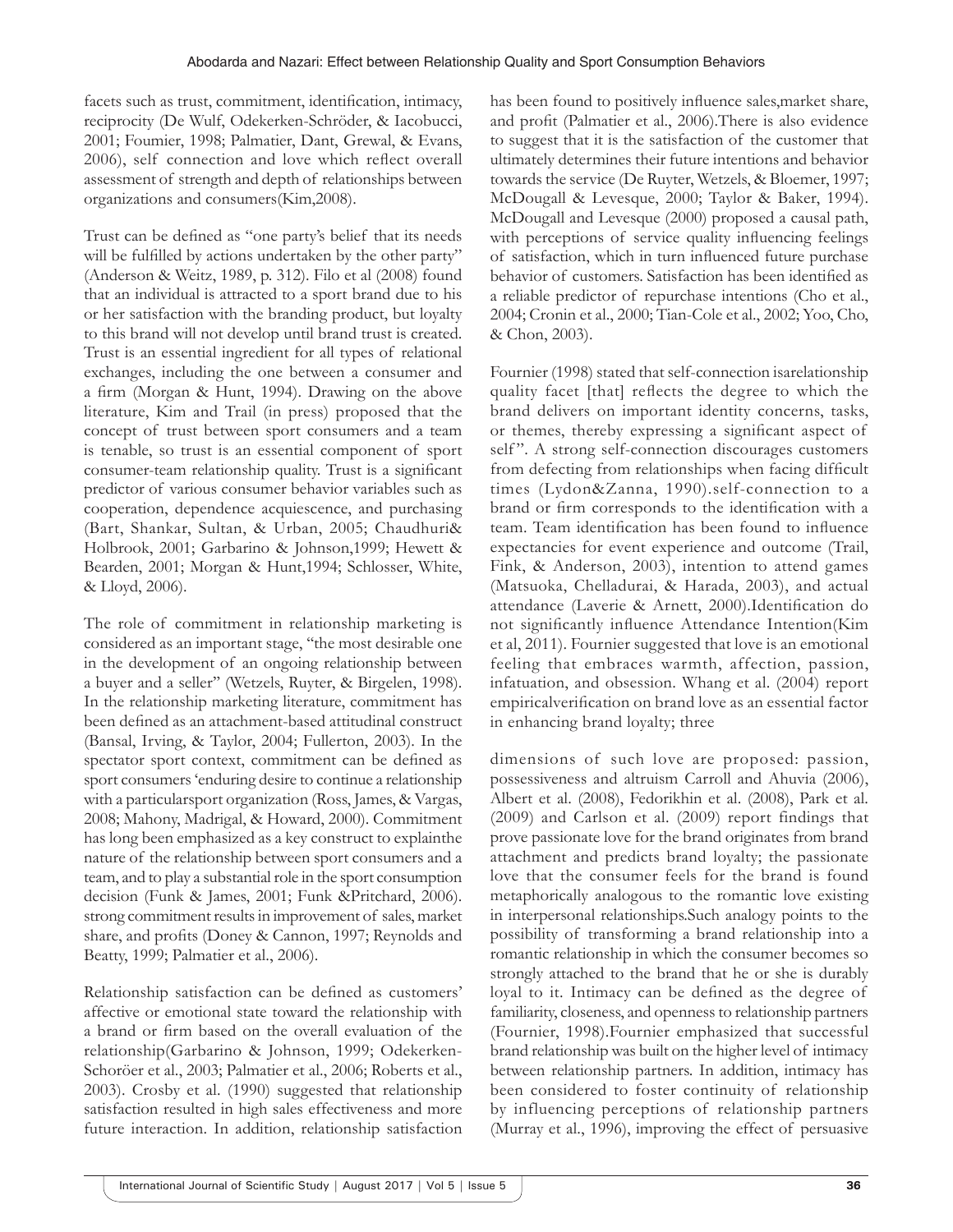communication efforts, and facilitating conflict resolution (Stern, 1997).

## The principle of reciprocity states that when one benefits from another, the recipient should return the favor in proportion to what the other has done for him or her. Until the recipient reciprocates the benefit received from the donor, he or she is obliged or indebted to the giver (Gouldner, 1960). Miller and Kean (1997) found that in a rural community, reciprocity was the strongest motivator for maintaining a relationship with local retailers. In a leisure context, Morais et al. (2004) reported that tourists' perceived reciprocity in tourist-provider relationships encouraged the tourist to resist changing providers when they faced counter persuasion. Furthermore, Howard and Crompton (2004) noted that sport consumers are more likely to defect from a relationship with a team if they perceived the reciprocity in the relationship to be imbalanced.

Derived from the Theory of Planned Behavior (Ajzen, 1991) and the theory of Reasoned Action (Ajzen & Fishbein, 1980), behavioral intentions are viewed as antecedents to actual behavior, in that behavior is preceded by the intention to engage in that behavior. Behavioral intentions as a multi-dimensional construct consisting of (a) Attendance Intentions, (b) Word of Mouth, (c) Merchandise Consumption Intentions, and (d) Media Consumption Intentions.

# **METHODOLOGY**

The target population for the study was individuals who were affiliated with a comprehensive university of Esfahan. All students of comprehensive university represented the statistical population in the current study. It is not feasible to survey all of them so 375 students were selected using the judgmental sampling method according to Morgan table and then subjects completed the questionnaires. The present study is a structural equation interaction models research and with regard to the theoretical and scientific fundamentals of the research is an applied research.The Kim(2008) standard questionnaire has been used to evaluate. Research tool for this study consists of four parts: 1) relationship quality 2) Relationship quality outcome variables 3) Personality traits 4) Demographic Characteristics and comprise of 52 items. Participant responses were measured on a 7-point Likert-type scale with anchors ranging from 1 (strongly disagree) to 7 (strongly agree) and reliability coefficient values ranged from. 7 to .95. Data analysis was performed using various statistical techniques such as Confirmatory FactorAnalysis (CFA), Structural Regression, Multiple Sample Structural Equation Modeling.

## RESULTS

The results in Table 1 indicate that majority of the participants were men (74.9%). The average age of the participants was 21-25 years old (50.4%).

Descriptive statistics for relationship quality variables are presented in Table 2. The means of the relationship quality items for the UF Football team ranged from 3.17 to 3.73. Standard deviations ranged from 0.45 to 0.81. The item for love factor had the highest mean on the 7-point Likert type scale. The items for Reciprocity had the lowest mean.

The data in Table 3 indicates that the relationship quality with beta coefficient of 0.984 has a direct impact on sports consumption behavior and this effect is significant. So the relationship quality explained 0/82 of the variance in sport consumption behavior.

As shown in Table 4 is observed to correlation coefficient between trust and word of mouth,  $r = 0/457$ , trust and Media Consumption  $r = 0/418$ , trust and Merchandise Consumption  $r = 0/431$ , trust and Attendance  $r = 0/374$ so all of them  $(\alpha=0/01)$  are significant. So trust has a significant relationship with all the sports consumption behavior.

Correlation coefficient between Commitment and word of mouth,  $r = 0/551$ , Commitment and Media Consumption  $r = 0/264$ , Commitment and Merchandise Consumption  $r = 0/433$ , Commitment and Attendance  $r = 0/388$  so all of them  $(\alpha=0/01)$  are significant. So Commitment has a

## **Table 1: Demographic characteristics of participants**

| <b>Variable</b> | Group     | N   |  |  |
|-----------------|-----------|-----|--|--|
| Gender          | Male      | 281 |  |  |
|                 | Female    | 94  |  |  |
| Age             | $-20$     | 129 |  |  |
|                 | $21 - 25$ | 189 |  |  |
|                 | $+26$     | 57  |  |  |

## **Table 2: Descriptive statistics for relationship quality**

| <b>Factors and items</b>  | М    | <b>SD</b> |
|---------------------------|------|-----------|
| Trust                     | 3.62 | 0.63      |
| Commitment                | 3.48 | 0.56      |
| Relationship satisfaction | 3.38 | 0.69      |
| Love                      | 3.73 | 0.68      |
| Intimacy                  | 3.30 | 0.45      |
| Self-connection           | 3.37 | 0.81      |
| Reciprocity               | 3.17 | 0.77      |
| Relationship quality      | 0.47 | 3.43      |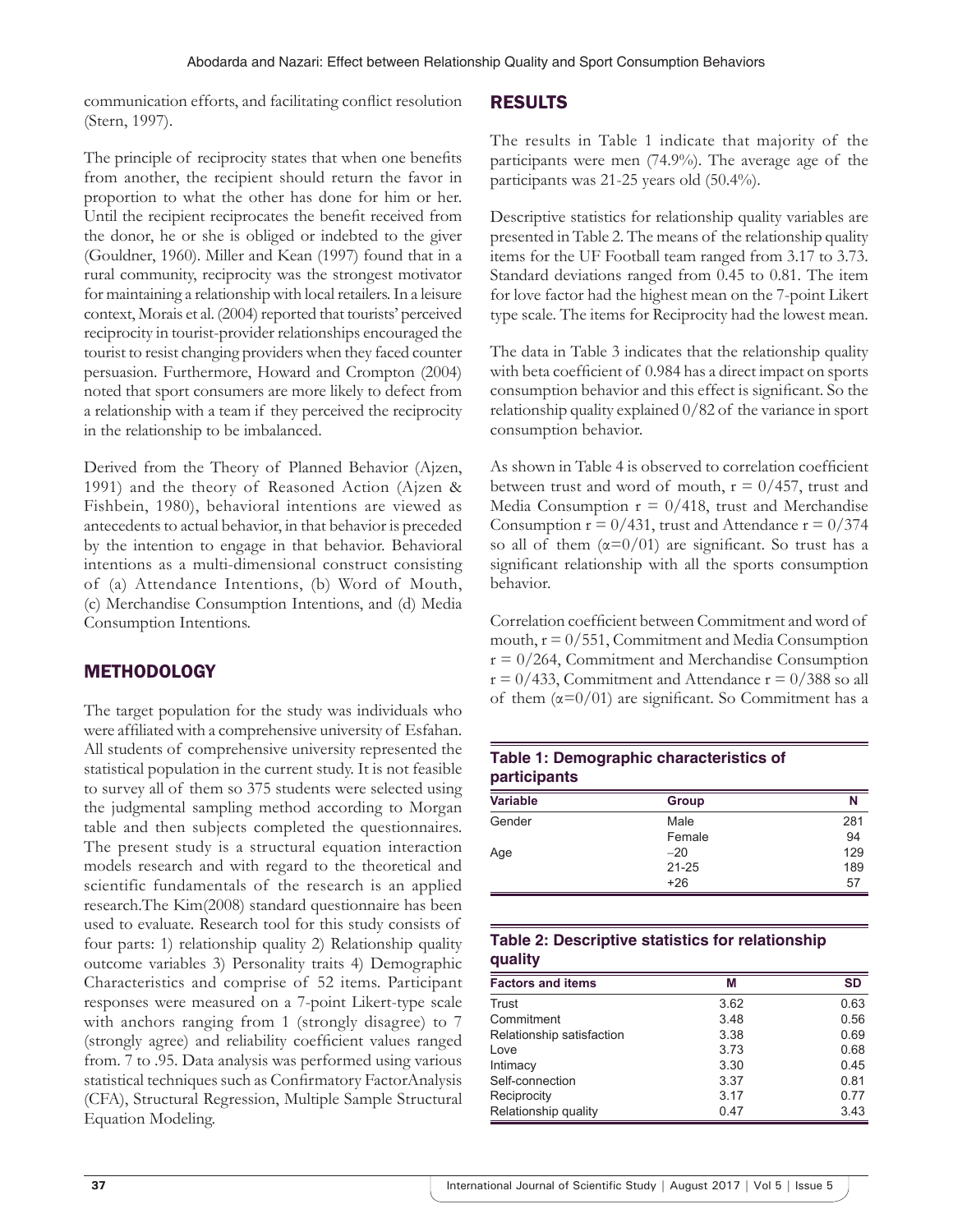| Table 3: Structural model of the relationship |  |
|-----------------------------------------------|--|
| between the predictor andcriterion variables  |  |

| <b>Effects</b>                         |                          | в     | <b>Beta</b> |      | $\mathbb{R}^2$ | F   | Р              |
|----------------------------------------|--------------------------|-------|-------------|------|----------------|-----|----------------|
| <b>Predictor</b><br>variables          | Criterion<br>variables   |       |             |      |                |     |                |
| Model<br>relationship Sport<br>quality | consumption<br>behaviors | 0/954 | 0/91        | 3/72 | 0/82           | 8/4 | 0/001<br>0/001 |

**Table 4: Structural relationships between predictor variables and the criterion**

| <b>Relationship</b><br>quality |               | <b>Attendance Merchandise</b> | <b>Media</b><br>consumption consumption | Word of<br>mouth |
|--------------------------------|---------------|-------------------------------|-----------------------------------------|------------------|
| Trust                          | $r = 0/374$   | $r = 0/431$                   | $r = 0/418$                             | $r = 0/457$      |
|                                | $R^2 = 0/139$ | $R^2 = 0/185$                 | $R^2 = 0/174$                           | $R^2 = 0/208$    |
|                                | p=0/000       | p=0/000                       | p=0/000                                 | p=0/000          |
| Commitment                     | r=0/388       | $r = 0/433$                   | $r = 0/264$                             | r=0/551          |
|                                | $R^2 = 0/15$  | $R^2 = 0/187$                 | $R^2 = 0/07$                            | $R^2 = 0/303$    |
|                                | p=0/000       | p=0/000                       | p=0/000                                 | p=0/000          |
| Relationship                   | $r = 0/108$   | r=0/726                       | $r = 0/583$                             | $r = 0/395$      |
| satisfaction                   | $R^2 = 0/01$  | $R^2 = 0/527$                 | $R^2 = 0/34$                            | $R^2 = 0/156$    |
|                                | p=0/000       | p=0/000                       | p=0/000                                 | p=0/000          |
| Love                           | r=0/327       | $r = 0/593$                   | $r = 0/377$                             | r=0/397          |
|                                | $R^2 = 0/107$ | $R^2 = 0/351$                 | $R^2 = 0/142$                           | $R^2 = 0/157$    |
|                                | p=0/000       | p=0/000                       | p=0/000                                 | p=0/000          |
| Intimacy                       | $r = 0/401$   | r=0/189                       | $r = 0/356$                             | r=0/221          |
|                                | $R^2 = 0/16$  | $R^2 = 0/04$                  | $R^2 = 0/127$                           | $R^2 = 0/05$     |
|                                | p=0/000       | p=0/000                       | p=0/000                                 | p=0/000          |
| Self-Connection                | r=0/152       | r=0/698                       | $r = 0/558$                             | $r = 0/355$      |
|                                | $R^2 = 0/023$ | $R^2 = 0/487$                 | $R^2 = 0/311$                           | $R^2 = 0/126$    |
|                                | p=0/000       | p=0/000                       | p=0/000                                 | p=0/000          |
| Reciprocity                    | $r = 0/269$   | $r = 0/745$                   | $r = 0/432$                             | $r = 0/315$      |
|                                | $R^2 = 0/072$ | $R^2 = 0/555$                 | $R^2 = 0/186$                           | $R^2 = 0/1$      |
|                                | p=0/000       | p=0/000                       | p=0/000                                 | p=0/000          |

significant relationship with all the sports consumption behavior. Correlationcoefficient between Relationship Satisfaction and word of mouth,  $r = 0/395$ , Relationship Satisfaction and Media Consumption  $r = 0/583$ , Relationship Satisfaction and Merchandise Consumption  $r = 0/726$ , Relationship Satisfaction and Attendance  $r = 0/108$  so all of them  $(\alpha=0/01)$  are significant. So Relationship Satisfaction has a significant relationship with all the sports consumption behavior. Correlation coefficient between Love and word of mouth,  $r = 0/397$ , Love and Media Consumption r  $=0/377$ , Love and Merchandise Consumption  $r = 0/593$ , Love and Attendance  $r = 0/327$  so all of them  $(\alpha = 0/01)$ are significant and Love has a significant relationship with all the sports consumption behavior.

Correlation coefficient between Intimacy and word of mouth,  $r = 0/221$ , Intimacy and Media Consumption  $r = 0/356$ , Intimacy and Merchandise Consumption  $r = 0/189$ , Intimacy and Attendance  $r = 0/401$  so all of them  $(\alpha=0/01)$  are significant and Intimacy has a significant relationship with all the sports consumption behavior.

Correlation coefficient between Self-Connection and word of mouth,  $r = 0/355$ , Self-Connection and Media Consumption r =0/558, Self-Connection and Merchandise Consumption  $r = 0/698$ , Self-Connection and Attendance  $r = 0/152$  so all of them ( $\alpha = 0/01$ ) are significant and Self-Connection has a significant relationship with all the sports consumption behavior.

Correlation coefficient between Reciprocity and word of mouth,  $r = 0/315$ , Reciprocity and Media Consumption r  $=0/432$ , Reciprocity and Merchandise Consumption  $r =$  $0/745$ , Reciprocity and Attendance  $r = 0/269$  so all of them  $(\alpha=0/01)$  are significant and Reciprocity has a significant relationship with all the sports consumption behavior.

## DISCUSSION AND CONCLUSION

The literature on relationship quality suggested that there are seven relation quality dimensions: Trust, Commitment, Reciprocity, Self-Connection, Relationship Satisfaction, Loveand Intimacy. our results also is consistent with previous research(De Wulf, Odekerken-Schröder, & Iacobucci, 2001; Foumier, 1998; Palmatier, Dant, Grewal, & Evans, 2006).

Results from the simultaneous equations model indicate that General Relationship Quality significantly influenced all three sport consumption behavioral intentions. First Trust significantly affects Sport Media Consumption and Team Licensed Merchandise Consumption and attendance. This finding is in line with the previous research in various areas suggesting that trust is an essential relationship quality construct and it is a significant predictor of various consumer behavior(Kim and Trail (in press), Bart, Shankar, Sultan, & Urban, 2005; Chaudhuri & Holbrook, 2001; Garbarino & Johnson,1999; Hewett & Bearden, 2001; Morgan & Hunt,1994; Schlosser, White, & Lloyd, 2006, Magnusen,2013, Zhang& Won, 2009). Second Our results show that domain specific Commitment significantly influences all three sport consumption behavioral intentions. This finding confirms the previous research findings (Sutton, 2011; Park, 2012; Kim, 2008; Kim& Jin-Soo,2013). Our results demonstrate that Relationship Satisfaction influencesvarious consumption behaviors as a component of overall relationship quality. This is consistent with previous research suggesting that intimacy is closely related to various consumer behavior variables (Cronin& Taylor,1992; Cho et al,2004; Brady et al,2006; Carlson& O'Cass, 2010;). Our results demonstrate that when psychological familiarity, closeness, and openness